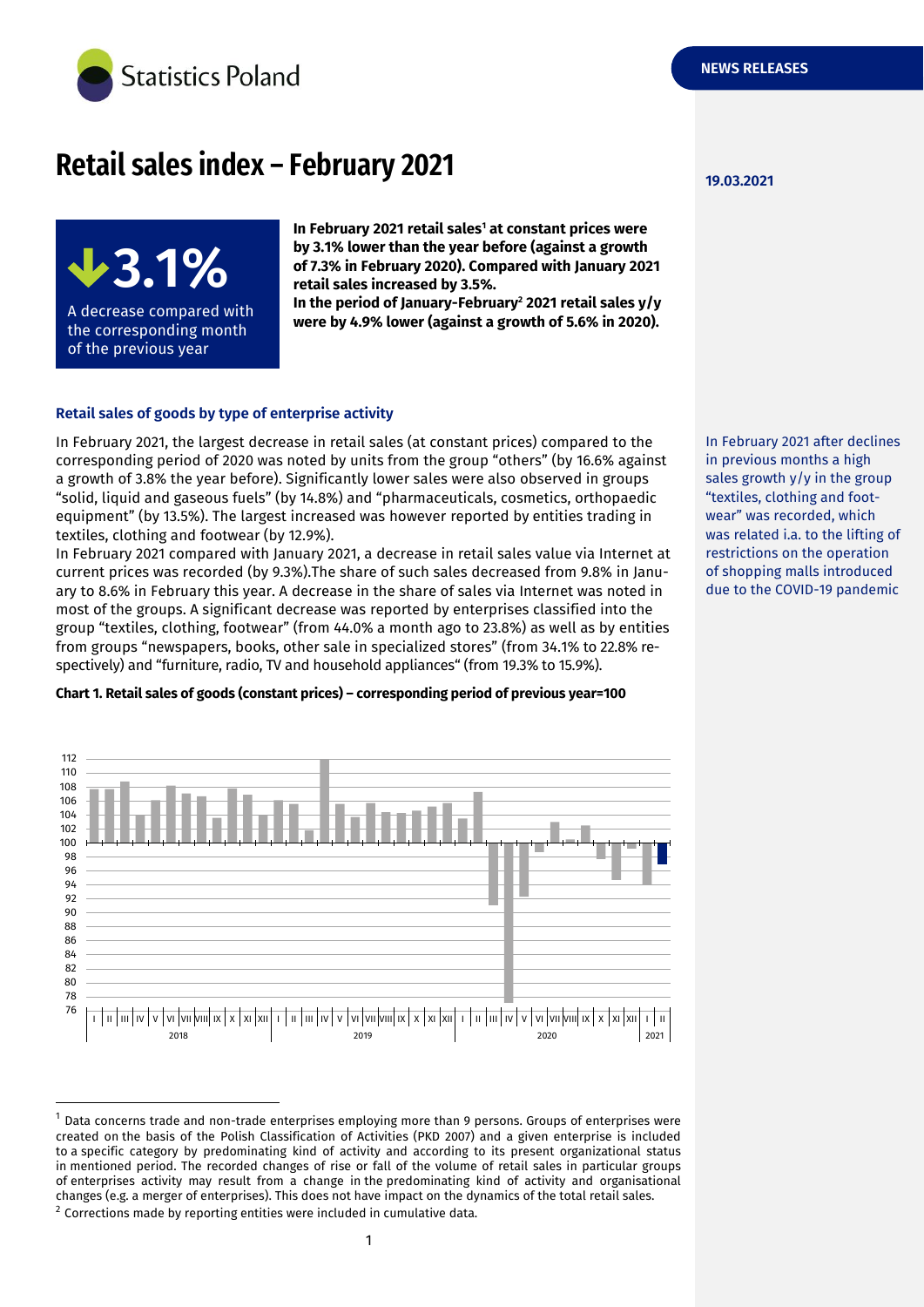## **Table 1. Index numbers of retail sales (constant prices)**

|                                                        | II 2021  |             | I-II 2021     |
|--------------------------------------------------------|----------|-------------|---------------|
| Specification                                          |          |             |               |
|                                                        | 2021=100 | II 2020=100 | I-II 2020=100 |
| <b>TOTAL</b>                                           | 103.5    | 96.9        | 95.1          |
| of which:                                              |          |             |               |
| Motor vehicles, motorcycles, parts                     | 106.1    | 101.0       | 96.8          |
| Solid, liquid and gaseous fuels                        | 98.5     | 85.2        | 84.7          |
| Food, beverages and tobacco products                   | 96.3     | 94.8        | 96.6          |
| Other retail sale in non-specialized stores            |          |             |               |
| Pharmaceuticals, cosmetics, orthopaedic<br>equipment   | 101.0    | 86.5        | 87.9          |
| Textiles, clothing, footwear                           | 172.8    | 112.9       | 84.5          |
| Furniture, radio, TV and household appli-<br>ances     | 103.7    | 109.0       | 107.8         |
| Newspapers, books, other sale in specialized<br>stores | 120.1    | 109.4       | 97.5          |
| Others                                                 | 103.1    | 83.4        | 83.0          |

(.) Data not available, classified data (statistical confidentiality) or providing data impossible or purposeless

# **Table 2. Index numbers of retail sales (current prices)**

| Specification                                          | II 2021  |             | I-II 2021     |
|--------------------------------------------------------|----------|-------------|---------------|
|                                                        | 2021=100 | II 2020=100 | I-II 2020=100 |
| <b>TOTAL</b>                                           | 104.0    | 97.3        | 95.3          |
| of which:                                              |          |             |               |
| Motor vehicles, motorcycles, parts                     | 106.4    | 101.4       | 97.1          |
| Solid, liquid and gaseous fuels                        | 100.4    | 83.1        | 81.4          |
| Food, beverages and tobacco products                   | 96.8     | 95.6        | 97.7          |
| Other retail sale in non-specialized stores            |          |             |               |
| Pharmaceuticals, cosmetics, orthopaedic<br>equipment   | 101.0    | 88.2        | 89.8          |
| Textiles, clothing, footwear                           | 172.1    | 109.9       | 82.0          |
| Furniture, radio, TV and household appli-<br>ances     | 104.0    | 111.1       | 109.6         |
| Newspapers, books, other sale in specialized<br>stores | 120.8    | 111.7       | 99.3          |
| Others                                                 | 103.4    | 84.1        | 83.6          |

(.) Data not available, classified data (statistical confidentiality) or providing data impossible or purposeless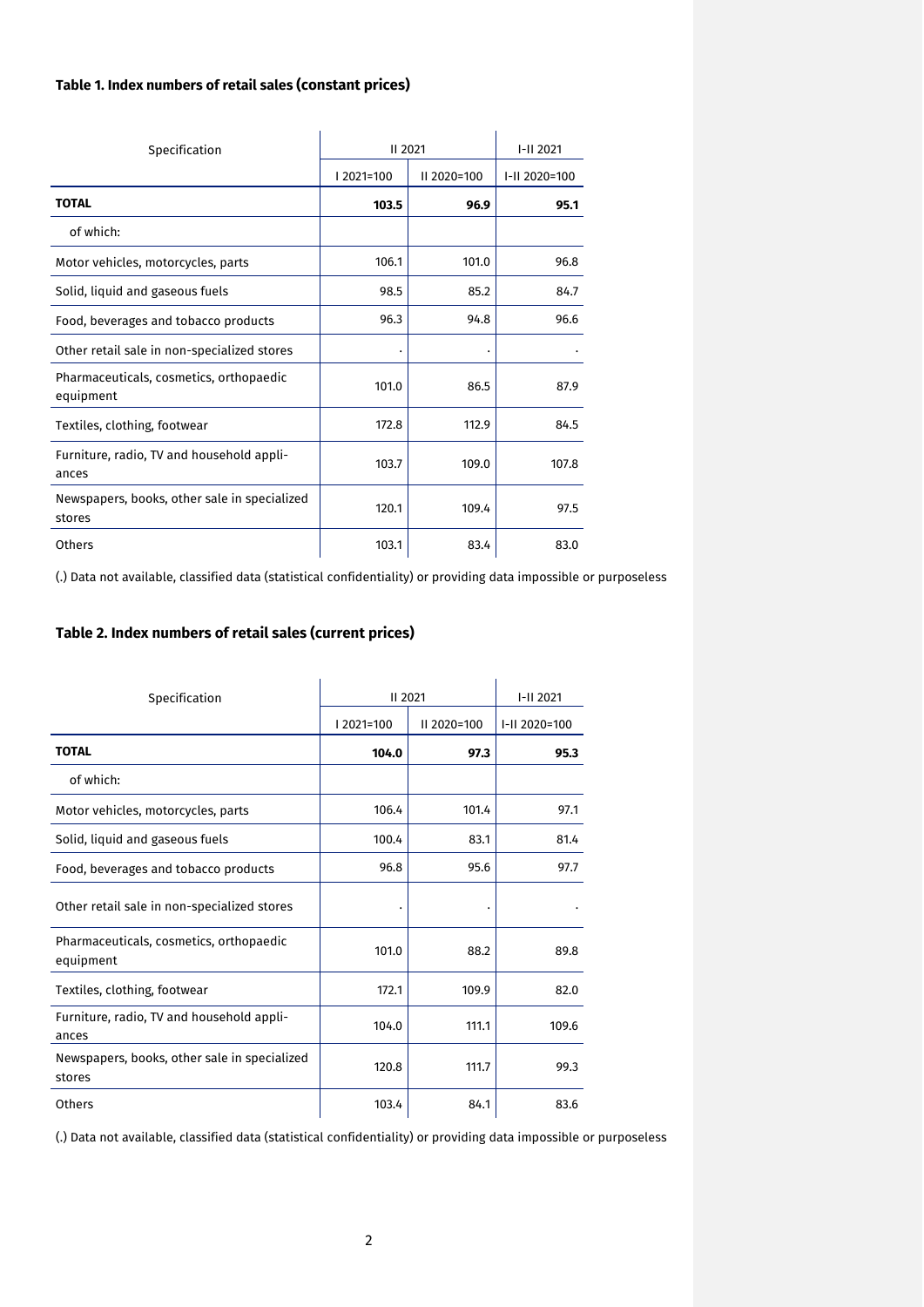

## **Chart 2. Retail sales of goods in February 2021 by type of enterprise activity (constant prices) – corresponding period of previous year=100**

### **Retail sales seasonally adjusted**

After eliminating the seasonal factors, retail sales at constant prices in February 2021 were by 5.3% higher in comparison to January 2021.



## **Chart 3. Retail sales – seasonally adjusted data and unadjusted (constant prices) – monthly average 2015=100**

In the publication "Statistical Bulletin" in tab. 1 simultaneously with the data on retail sales, the indices of the deflated turnover in retail trade are also presented, which are provided in accordance with the requirements for the needs of European statistics. The deflated turnover in retail trade covers the complete population of entities classified according to NACE in division 47 - "Retail trade, except of motor vehicles and motorcycles".

In case of quoting Statistics Poland data, please provide information: "Source of data: Statistics Poland", and in case of publishing calculations made on data published by Statistics Poland, please include the following disclaimer: "Own study based on figures from Statistics Poland

In February 2021, there was an increase of 5.3% in retail sales seasonally adjusted in comparison with January 2021